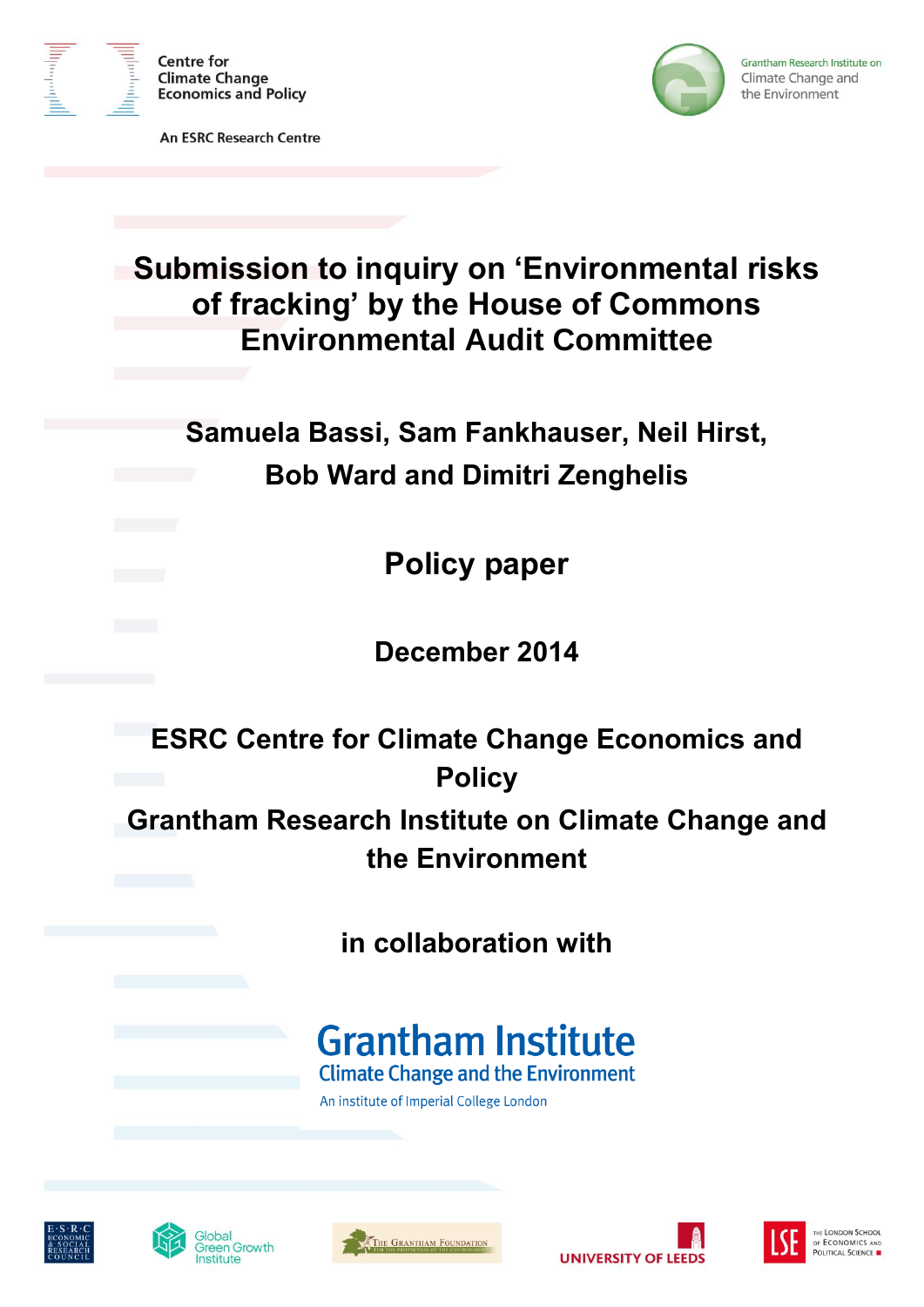#### **The Centre for Climate Change Economics and Policy (CCCEP)** was

established in 2008 to advance public and private action on climate change through rigorous, innovative research. The Centre is hosted jointly by the University of Leeds and the London School of Economics and Political Science. It is funded by the UK Economic and Social Research Council and Munich Re. More information about the Centre for Climate Change Economics and Policy can be found at: http://www.cccep.ac.uk

#### **The Grantham Research Institute on Climate Change and the**

**Environment** was established in 2008 at the London School of Economics and Political Science. The Institute brings together international expertise on economics, as well as finance, geography, the environment, international development and political economy to establish a world-leading centre for policy-relevant research, teaching and training in climate change and the environment. It is funded by the Grantham Foundation for the Protection of the Environment, which also funds the Grantham Institute for Climate Change at Imperial College London. More information about the Grantham Research Institute can be found at: http://www.lse.ac.uk/grantham/

**The Grantham Institute at Imperial College London** is committed to driving research on climate change and the environment, and translating it into real world impact. Established in February 2007 with a £12.8 million donation over 10 years from the Grantham Foundation for the Protection of the Environment, the Institute integrates researchers and capabilities from all areas of the College necessary to tackle the challenges of climate change and the environment, through which we work to offer practical scientific and technical knowledge of the highest quality. The Institute is supported by a team of experts who provide authoritative analysis and assessment of research outputs, communicating it in a policy-relevant way to decision makers. More information about the Grantham Institute can be found at: http://www.imperial.ac.uk/climatechange

This policy paper is intended to inform decision-makers in the public, private and third sectors. It has been reviewed by at least two internal referees before publication. The views expressed in this paper represent those of the author(s) and do not necessarily represent those of the host institutions or funders.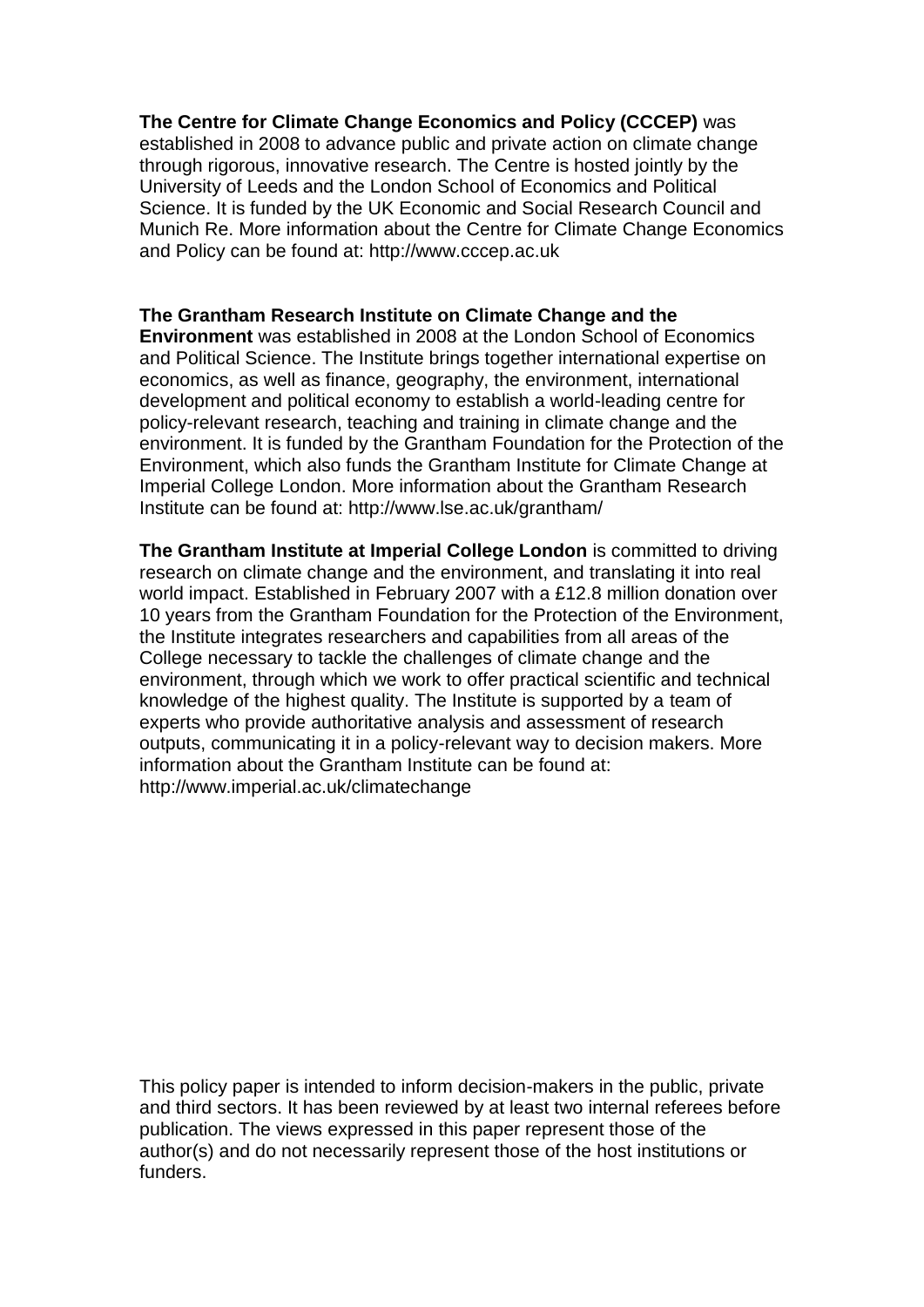### **Environmental Audit Committee inquiry on 'Environmental risks of fracking'**

#### **Executive summary**

- 1. This is a submission by the ESRC Centre for Climate Change Economics and Policy and Grantham Research Institute on Climate Change and the Environment at London School of Economics and Political Science and the Grantham Institute at Imperial College London. It focuses in particular on the implications of fracking for the UK's targets for reducing greenhouse gas emissions.
- 2. This submission builds on the evidence collected in the course of the study 'A UK 'dash' for *smart* gas' (Bassi et al., 2013) by the ESRC Centre for Climate Change Economics and Policy, Grantham Research Institute on Climate Change and the Environment , and Grantham Institute.
- 3. The main points of this submission:
	- Shifting from coal to natural gas either from conventional or unconventional domestic sources, or from imports - for electricity generation could help the UK power sector to decarbonise in the near term. Gas-fired power plants could also play an important back-up role as the share of renewable electricity in generation increases.
	- In the longer term, gas-fired power plants will have to be either replaced by low-carbon alternatives or fitted with carbon capture and storage (CCS) if the UK is to comply with its emission reduction targets.
	- A lower risk option would be a 'dash' for smart gas, where natural gas, including domestic shale gas, is used judiciously in those areas where it offers the greatest value in decarbonising the power sector, preventing the undesirable lock in of infrastructure for fossil fuels.

## **The implications of fracking for the UK's targets of reductions of greenhouse gas emissions**

- 4. Natural gas, either domestic or imported, will continue to play an important role in the UK energy mix over the coming decades, for both heating and electricity generation. Shale gas could have a role to play, especially in terms of increased energy security. It is, however, unlikely to have the same dramatic effect in the UK as has occurred in the United States.
- 5. There is great uncertainty about the actual size of UK shale gas reserves that would be commercially viable to extracted. The available evidence (EIA, 2011; Cuadrilla, 2011; ECC, 2012; Andrews, 2013 and 2014; Monaghan, 2014; DECC, 2012) suggests that these reserves could, at best, make up for the decreasing size of conventional domestic resources as reservoirs are depleting. But shale gas is unlikely to expand domestic gas availability beyond current levels, let alone render the UK energy-independent and free from the need to import natural gas.
- 6. Economic implications, particularly the future price of natural gas, will also affect the extent of fracking. Domestic shale gas reserves are likely to be too modest to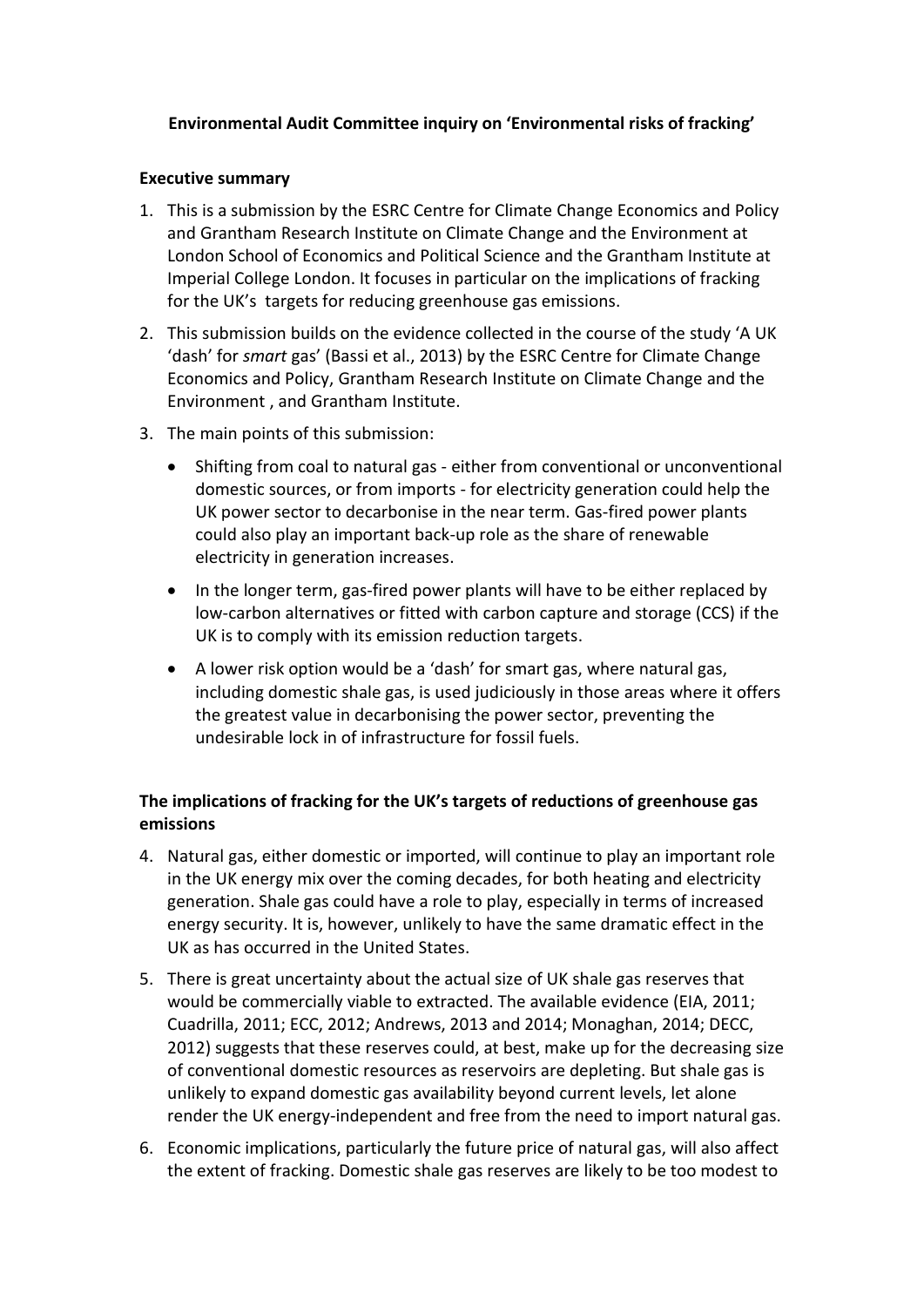affect gas market prices in the UK, which may remain largely driven by uncertain wholesale prices charged by foreign suppliers. A decrease in gas prices could have positive consequences for the UK economy, but could also affect the profitability of fracking, resulting in lower production. The potential of shale gas is worth investigating, to gain a better understanding of its actual availability in the UK. However, exploration and production will have to be subject to strict environmental standards, including at the wellhead to prevent fugitive emissions of methane, which is a powerful greenhouse gas.

- 7. The production of shale gas can lead to higher greenhouse gas emissions than those released during the production of natural gas from conventional sources. This is because shale gas production involves a larger number of wells and more hydraulic fracturing operations, both of which require energy. And, importantly, shale gas operations lead to more venting of gas during well completion if they are not managed and regulated effectively (Hirst et al., 2013). There is evidence that shale gas development in the United States has led to significant fugitive emissions of methane (e.g. EPA, 2012; Howarth et al., 2011; Clark, 2011; Pétron, 2012). Some analysts have concluded that these have been so great as to eliminate the lifecycle greenhouse gas emission benefits of shale gas compared with coal for power generation (e.g., Howarth et al, 2011), although this has been disputed (e.g. Clark et al, 2011).
- 8. UK and European Union (EU) environmental regulation, however, can counteract the risk of high fugitive emissions. A recent analysis for the European Commission (AEA et al., 2012) found that lifecycle greenhouse gas emissions from shale gas production in the EU may be only slightly higher (4-8 percent) than those generated by the extraction of conventional gas. And if emissions from well completion are mitigated and utilised, the difference in emissions can be reduced to between 1 and 5 per cent. In such a case, lifecycle emissions from EU shale gas production can also be 2 to 10 per cent lower than emissions from electricity generated from conventional pipeline gas obtained from non-Member States, notably Russia and Algeria. Lifecycle emissions from power generation that is fuelled by shale gas are estimated to be also significantly lower (41 to 49 per cent) than those generated by the burning of coal for electricity.
- 9. The main issue is therefore not whether fracking would be compatible with the UK carbon budgets (to the extent that its potential may be modest, and emissions comparable to conventional gas), but rather whether the overall UK policy concerning gas - including conventional, unconventional and imported resources - is consistent with them.
- 10. Meeting the economy-wide carbon budgets will require a gradual reshaping of the UK's energy infrastructure. The power sector, in particular, will need to play a central role in meeting the budgets, since it is a major source of greenhouse gas emissions (about a quarter of total 2013 emissions; DECC, 2014) and it offers mitigation opportunities at the lowest potential cost (CCC, 2010). Furthermore, low-carbon electricity is assumed to provide the basis for the decarbonisation of other parts of the economy, such as surface transport, residential heating and perhaps parts of industry.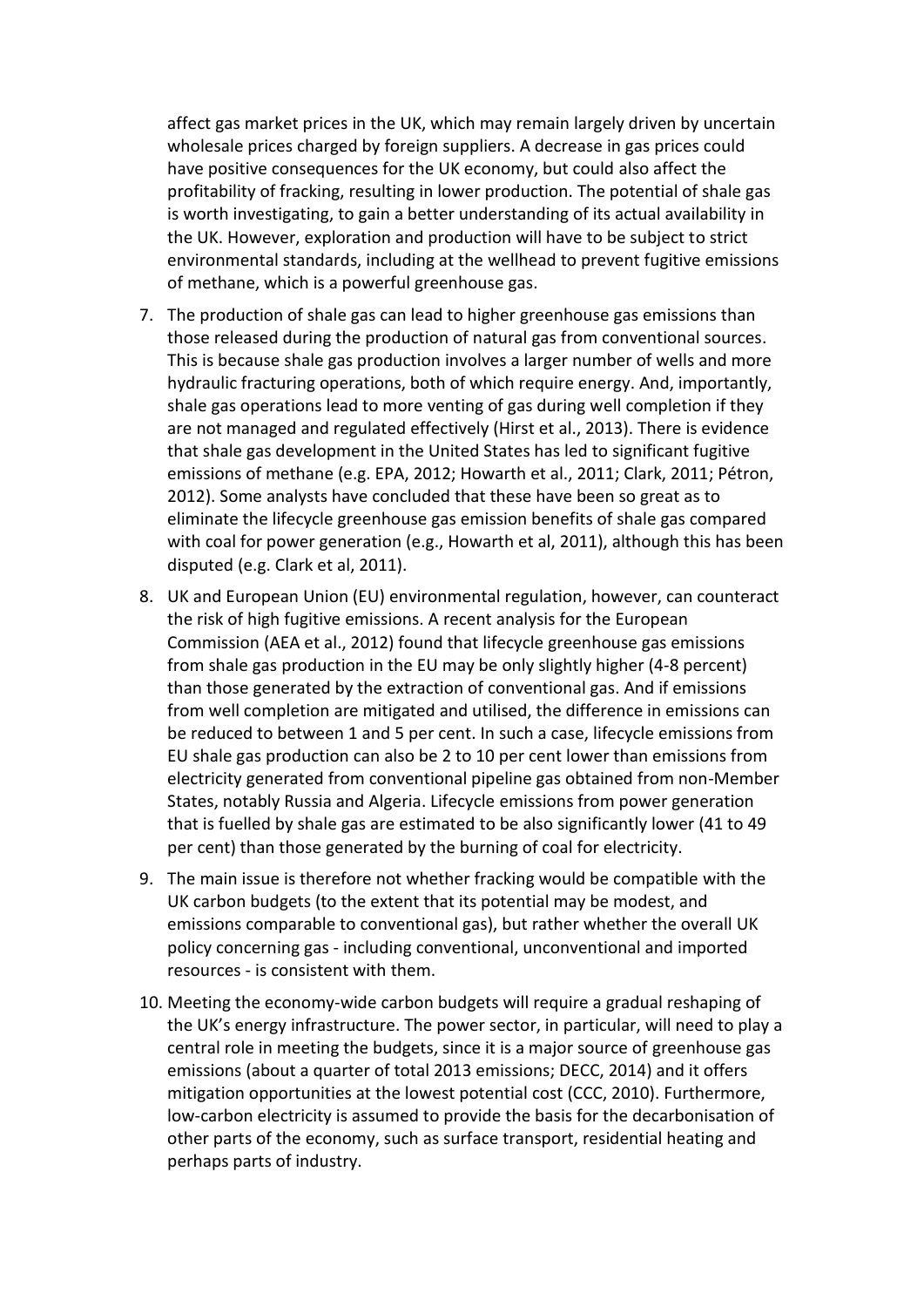- 11. In the short term, the UK's emissions can be reduced by innovating in shale gas extraction and replacing coal-fired power stations with those fuelled by natural gas, especially if fugitive emissions are adequately controlled and gas development does not significantly reduce technological progress in low-carbon and renewable energy. According to provisional figures published by the Department of Energy and Climate Change (2014), coal was responsible for 21.1 per cent of the UK's annual emissions of greenhouse gases in 2013. The use of natural gas without CCS technology should, however, be agreed to be on a timelimited basis (Aghion et al, 2014).
- 12. In the medium to long term, a heavy reliance on gas-fired power stations with unabated emissions would hinder the decarbonisation of the UK's power sector. In such case, to be able to meet the overall fourth carbon budget, the additional emissions from the power sector would need to be offset by additional cuts in other sectors. Whether this would be economically sensible will depend on the future price of gas, which remains uncertain, as well as on the cost-effectiveness of alternative measures for emissions abatement in other sectors. Furthermore, some of the alternative mitigation measures may still be linked to decarbonisation of the power sector (for example, switching to electric cars and electric heating), so a higher level of carbon intensity for electricity generation could have further knock-on effects on their cost and feasibility.
- 13. To alleviate concerns about the lock in of gas-based infrastructures, the Government would need to credibly signal to the private sector that gas (without CCS) will be not subject to a favourable regulatory environment in the medium term (i.e. from 2030; Helm, 2012). The private sector would then invest in gas capital assets (fields, power plants etc.) on the basis that they could make an economic return over the coming 15-year period, but no longer (Aghion et al., 2014).
- 14. The life of gas-fired power plants could be extended only if their emissions can be captured with CCS technology. If CCS is effective and implemented, then a sustained use of natural gas for electricity generation could well be consistent with carbon budgets after 2030. Further, research in fully clean technologies would need to be strongly stepped up over the intervening period, along with other supportive policies (Aghion et al., 2014).
- 15. Investment in complementary technologies will therefore be essential. In particular, it will be crucial to find out as soon as possible whether gas-fired power stations fitted with CCS can become economically viable in the UK within the next decade or so. Strong UK Government support for research, development and deployment across a number of CCS pilot projects will be crucial to prove this technology is commercially viable, and to bring down costs (Imperial College London, 2011). The Member States of the EU should also coordinate their CCS efforts and push ahead with pilot schemes, including the development of CCS technology that can be retrofitted to power stations (Bassi et al., forthcoming).
- 16. A mandatory decarbonisation target for the power sector in 2030, as required by the UK Energy Act 2013, could also help to ensure that enough investment is made in low-carbon electricity generation, by reducing policy uncertainty. This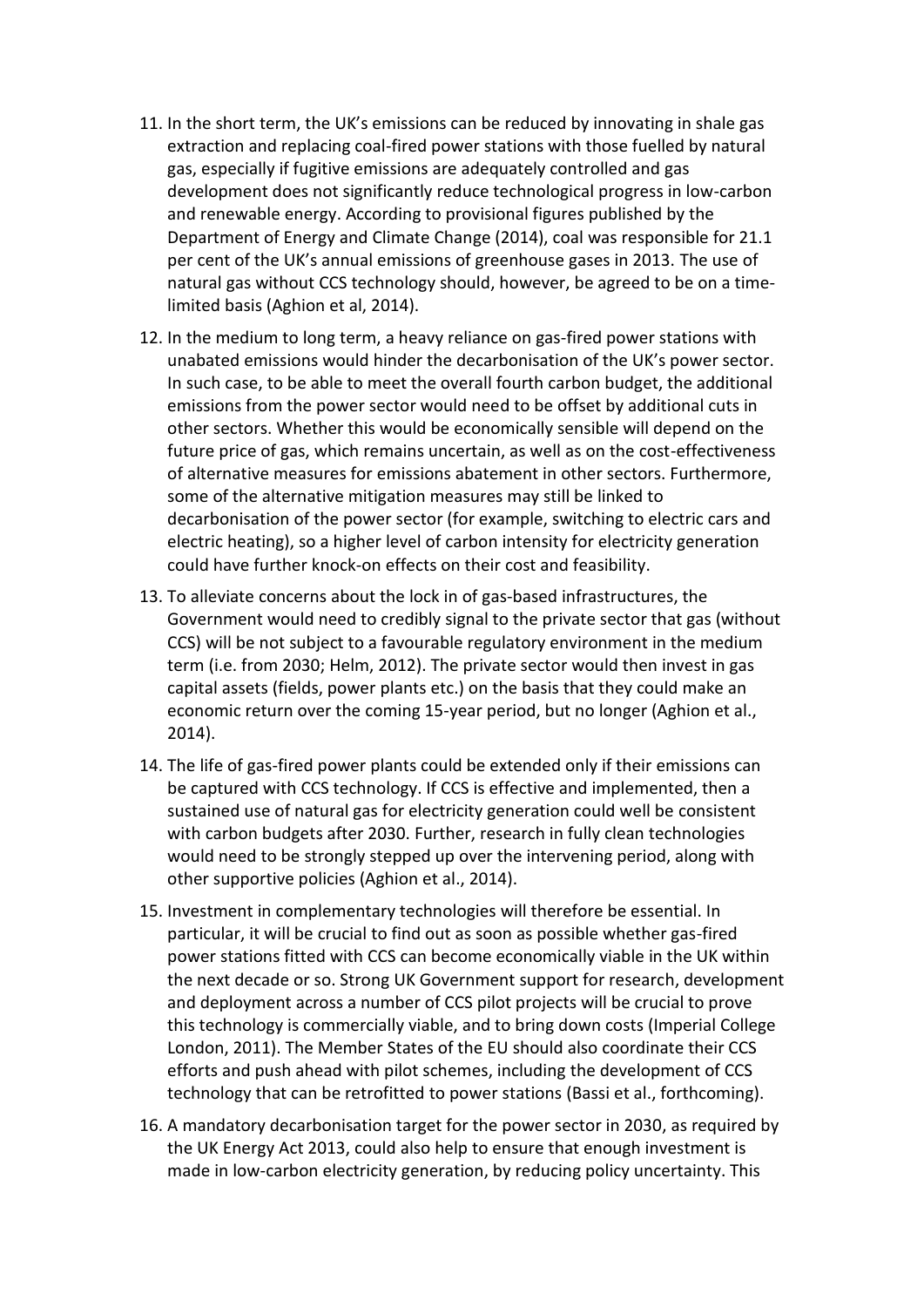can also encourage 'smart' investment in fracking and gas-fired power stations to a level which is consistent with the carbon budgets and preventing infrastructure lock in.

#### **Declaration of interests**

The authors have undertaken research on energy, climate change and the environment for several public organisations, including the European Commission, the UK Department for Environment, Food and Rural Affairs, and the Joint Nature Conservation Committee. Sam Fankhauser is also a member of the UK Committee on Climate Change.

### **References**

AEA, ERG, Milieu and CE Delft, 2012. *Climate impact of potential shale gas production in the EU.* Report for European Commission DG Clima. [pdf] Harwell, UK: AEA. Available [here.](http://ec.europa.eu/clima/policies/eccp/docs/120815_final_report_en.pdf)

Aghion, P., Hepburn, C., Teytelboym, A., and Zenghelis, D., 2014. *Path-dependency, innovation and the economics of climate change*. [pdf] Supporting paper for New Climate Economy Supporting. London: Grantham Research Institute on Climate Change and the Environment, London School of Economics and political Science. Available [here.](http://www.lse.ac.uk/GranthamInstitute/publication/path-dependence-innovation-and-the-economics-of-climate-change/)

Andrews, I.J. 2013. *The Carboniferous Bowland Shale gas study: geology and resource estimation*. [pdf] London: British Geological Survey for Department of Energy and Climate Change. Available [here.](https://www.gov.uk/government/uploads/system/uploads/attachment_data/file/226874/BGS_DECC_BowlandShaleGasReport_MAIN_REPORT.pdf)

Andrews, I.J., 2014. *The Jurassic shales of the Weald Basin: geology and shale oil and shale gas resource estimation*. [pdf] London: British Geological Survey for Department of Energy and Climate Change. Available [here.](https://www.gov.uk/government/uploads/system/uploads/attachment_data/file/313701/BGS_DECC_JurassicWealdShale_study_2014_MAIN_REPORT.pdf)

Bassi, S., Boyd, R., Buckle, S., Mac Dowell, N., Fennell, P., Makuch, Z., and Staffell, I., forthcoming. Can policy make Carbon Capture and Storage (CCS) more investable in the European Union? Policy brief. Grantham Research Institute on Climate Change and the Environment and Centre for Climate Change Economics and Policy, LSE, Grantham Institute, Imperial College.

Bassi, S., Rydge, J., Khor, C.S., Fankhauser, S., Hirst, N. and Ward, B. 2013. *A UK dash for 'smart' gas*. [pdf] Policy brief. London: Grantham Research Institute for Climate Change and the Environment and Centre for Climate Change Economics and Policy, London School of Economics and Political Science. Available [here.](http://www.lse.ac.uk/GranthamInstitute/wp-content/uploads/2014/03/PB-uk-dash-for-smart-gas.pdf)

Clark, C.E., Han, J., Burnham, A., Dunn, J.B., and Wang M., 2011. *Life Cycle analysis of shale gas and natural gas*. [pdf] Chicago: Argonne National Laboratory, US Department of Energy. Availabl[e here.](http://www.transportation.anl.gov/pdfs/EE/813.PDF)